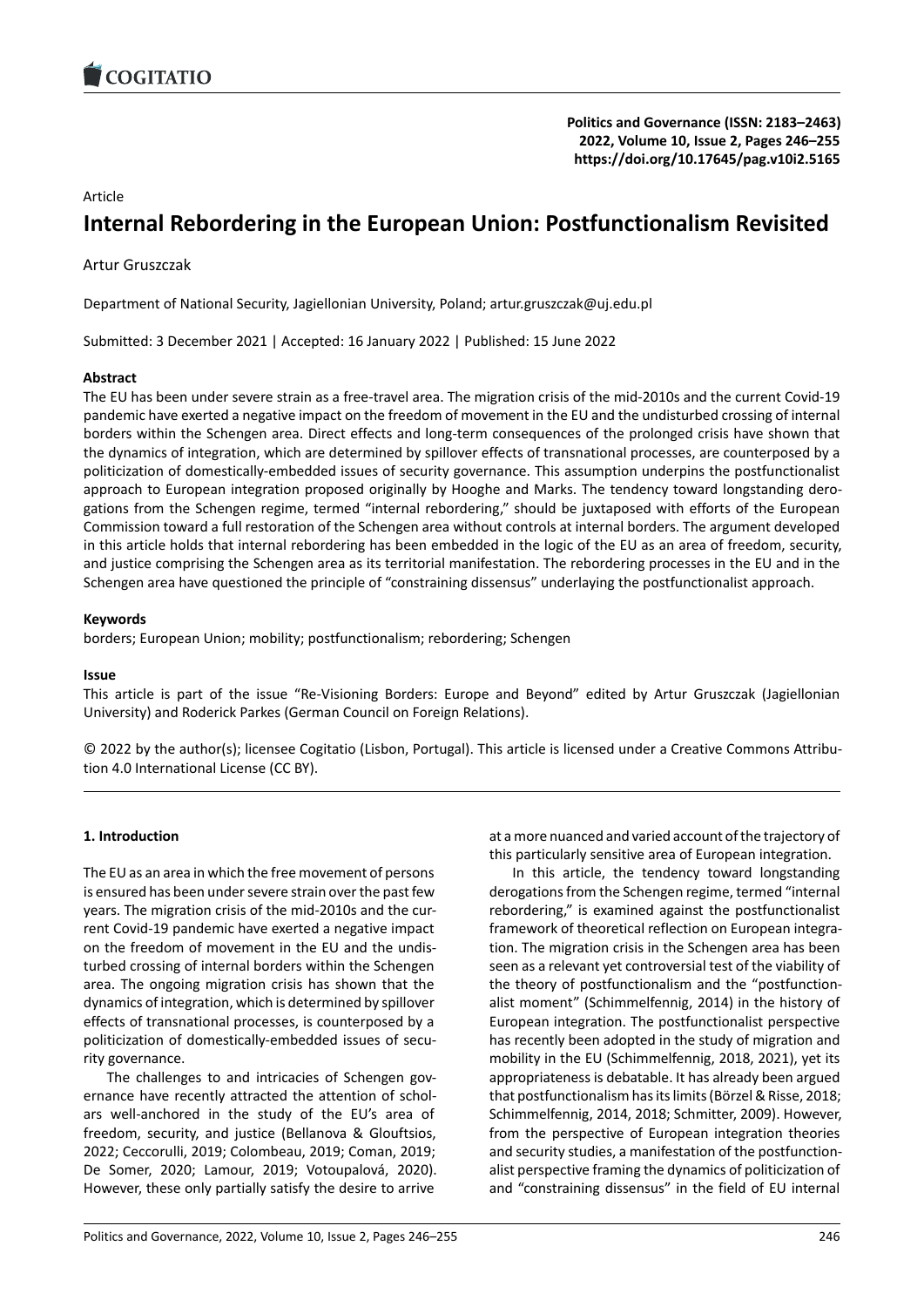security governance should be seen as a valuable frame‐ [work for the explanat](https://www.cogitatiopress.com)ion of exceptions from the rules governing mobility within the Schengen area.

The argument developed in this article holds that internal rebordering has been embedded in the logic of the EU as an area of freedom, security, and justice with the Schengen area as its territorial manifestation. Paraphrasing Popescu (2012, p. 7), borders in the EU are political phenomena made by states to help them man‐ age their security. Borders are a key element of security governance in its multi‐level configuration linking terri‐ tory to jurisdiction and political power. As such, they are hardly contested by actors at the state level and tend to avoid crisis‐driven politicization.

The methodology adopted in this article is based on a qualitative analysis of legal documents of the EU, a crit‐ ical assessment and interpretation of theoretical founda‐ tions of postfunctionalism, and a critical review of the scholarship in border studies. The dynamics of reborder‐ ing is assessed with the use of the process-tracing technique. Data provided by the European Commission sup‐ ported the analysis of the scope of rebordering within the Schengen area.

# **2. Postfunctionalism: Politicization and Euroscepticism**

Andrew Moravcsik, an eminent US scholar studying European integration, classified postfunctionalism as one of the main (baseline) theoretical frames of European integration, along with liberal intergovernmentalism and historical institutionalism (Moravcsik, 2018, p. 1649). Regardless of the rationale behind Moravcsik's typology, it must be underlined that the postfunctionalist approach to European integration has garnered considerable inter‐ est and consolidated its status as one of the most common concepts in the study of European integration (Braun, 2020, p. 928). It has been appreciated as a new research agenda seeking to better understand the intri‐ cacies and deficiencies of EU politics. Postfunctionalism was proposed originally by Hooghe and Marks (2009), who questioned the positivist kernel of neofunctionalism residing in transnational mobilization, supranational activism, and policy spillover (Hooghe & Marks, 2006, pp. 208-209; Schmitter, 2009). Likewise, they were critical of liberal intergovernmentalism because of its reduc‐ tionist understanding of European integration as a bar‐ gain over the distribution of economic gains among states or business groups. As the proponents of the multi‐ level governance model (Hooghe & Marks, 2001; Marks et al., 1996) they argued that decision‐making compe‐ tences are shared by actors at different levels; there‐ fore, state executives must accept a significant loss of control over European (i.e., supranational) policymaking. Member states maintain their strong position in the archi‐ tecture of European integration as they are an "integral and powerful part of the EU, but they no longer pro‐ vide the sole interface between supranational and sub‐ national arenas" (Marks et al., 1996, p. 347).

Hooghe and Marks advocated an actor‐centered approach to European integration due to the complex agenda‐setting determined by the reallocation of deci‐ sions to the supranational level, diffusion of control over the agenda, and informational asymmetries. They observed that the emergence of a Euro‐polity, a pro‐ cess accompanying the shift from state politics toward multi-level governance, was determined by party competition and interest group politics. Patterns of political contestation cultivated the dispute in the realm of European integration over the meaning and implications of national identity (Hooghe & Marks, 2004, p. 1). Hooghe and Marks emphasized that jurisdictions that people create express their national, regional, and local identities. They highlighted the disruptive potential of clashes between functional pressures at the suprana‐ tional level and exclusive identity at the national level. That clash results in a politicization of European integra‐ tion (Hooghe & Marks, 2018, p. 5).

Politicization leads to a constraining dissensus which limits governance by producing a mismatch between functionally efficient and politically feasible solutions. Given that governance "is determined not just by its functionality but by its emotional resonance" (Hooghe et al., 2016, p. 3), the mobilization of mass public opin‐ ion against supranational solutions imposes constraints on the performance of European institutions and policies. This augments politicization dynamics which advances in three steps: (a) a discrepancy between the institutional status quo and the functional pressures for multilevel governance, (b) the opening of a decision‐making arena for mass politics, and (c) the shaping of the structure of political conflict by polarizing societies along cultural and socio‐political cleavages (Hooghe & Marks, 2019, pp. 1116–1117).

Postfunctionalism addresses the phenomenon of Euroscepticism by analyzing the distribution of polit‐ ical preferences among citizens expressed in public opinion polls. It prefers to fold the issue of European integration into the left-right dimension, highlighting an increase in the consolidation of attitudes along the liberal/nationalist opposite (GAL/TAN). The polar‐ ization of opinion distribution, boosted by national elites and political parties, has a decisive impact on identity formation (Down & Wilson, 2008). It legit‐ imizes a constraining dissensus on the European arena, yet it does not reduce domestic political contestation. Postfunctionalism "counterposes the mobilization of exclusive national identity to functional pressures for co‐operation'' (Hooghe et al., 2018, p. 2). The differ‐ ence in integration outcomes is explained by variation in domestic politicization (Schimmelfennig, 2018, p. 975).

# **3. Conceptualizing Rebordering**

The concept of rebordering is intimately linked to borders, mobility, and security. Broadly speaking, it addresses the functions and practices of bordering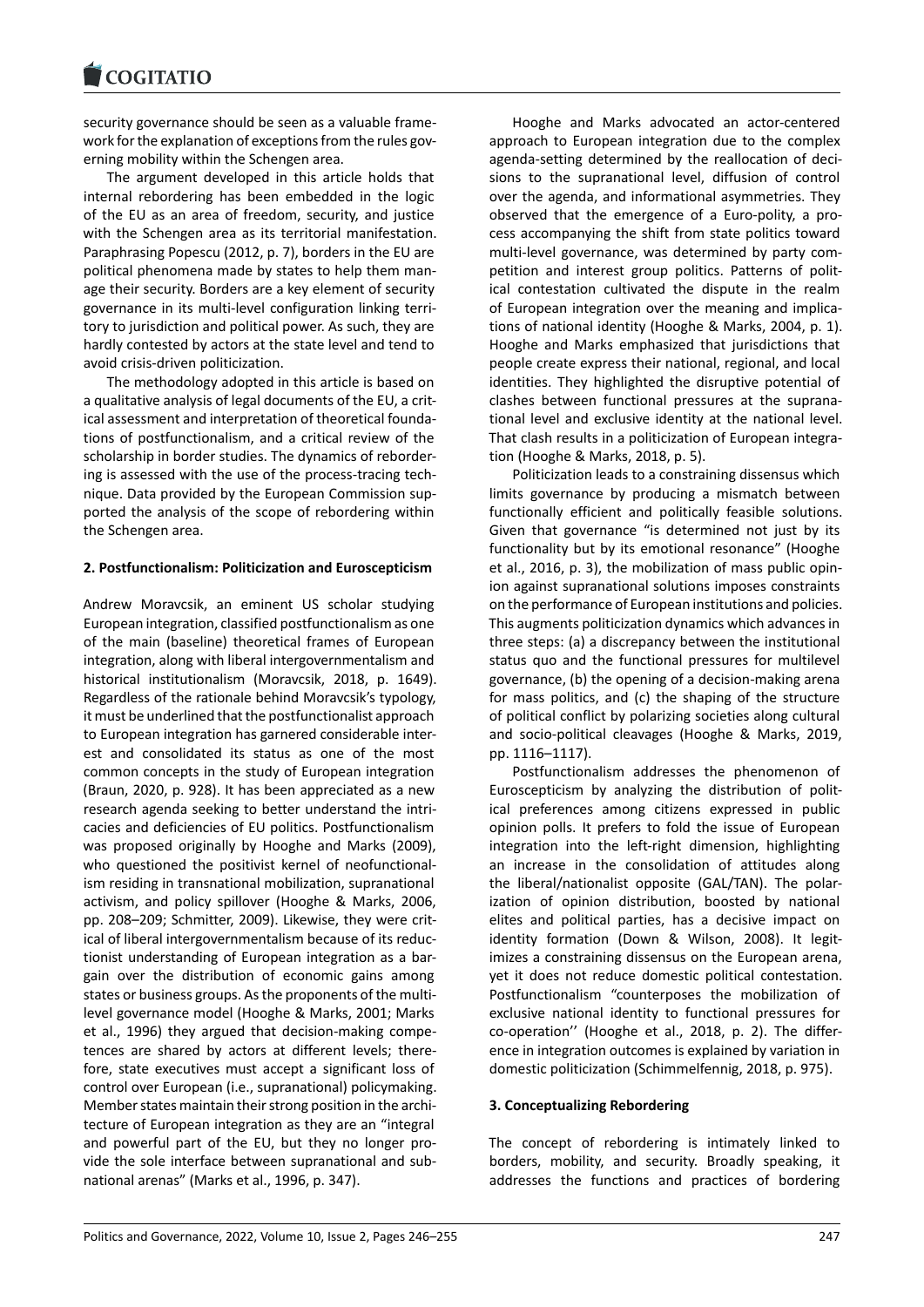#### COQUATIO

conceived as the imposition of border surveillance and [control and their o](https://www.cogitatiopress.com)rganization within a tailor‐made management system. Hence, it reflects policy‐driven security concerns provoked by human mobility, movements of goods and services, cultural diffusion, and advances in transportation and communication technolo‐ gies. The "territorial exclusivity of the 'nation'‐state" (Anderson, 1996, p. 5) and, thereby, the administration of its territory through control over intramural and cross‐ border mobilities, is augmented by borders conceived as "the physical manifestation of the sovereignty of the nation and the power of the national state to secure that nation from harm" (Hastings, 2010, p. 2; see also Paasi, 1999, pp. 19–21). Since borders are part of the territo‐ rial domain of the state, they come under the sovereign jurisdiction of the relevant judicial institutions, as well as being sites of security governance and law enforce‐ ment. As a result, they "are in fact arbitrary institutions, composed of other constituent and smaller institutions, which are designed to break‐up and manage the flow of items and personnel into and out of the state" (Hastings, 2010, p. 5). Bordering practices have become increasingly reliant on technologies of surveillance, biometric identifi‐ cation and automatic recognition systems, and proactive intrusion‐detection (Amoore, 2006; Hayes & Vermeulen, 2012; Popescu, 2012, p. 4; Scheel, 2013, 2019).

Excessive bordering, typical for times of inter‐state rivalry and hostility (like during the Cold War), rampant nationalism, and cultural cleavages, constrains interna‐ tional cooperation and deprives nations of the substan‐ tial economic gains derived from cross‐border commerce and labor mobility. This liberal argument underlaid globalization and networking, which in their turn were given a big boost by the revolutions in modern transport and communication technologies triggered by digitaliza‐ tion and computerization (Eriksen, 2014; Ernst & Haar, 2019, pp. 3–9; McGrew, 2020, p. 23). Globalization cre‐ ated a growing pressure on state borders as obstacles to modernization and barriers to global development. The neoliberal turn in the 1980s and 1990s resulted in strong trends toward debordering. An outcome of glob‐ alization as a presumably unstoppable process (Andreas, 2003; Melin, 2016), debordering has been commonly associated with the liberalization of cross‐border flows of goods, persons, and capital (Newman, 2001; Popescu, 2012, p. 2). It was conceived as a constantly progressing "permeability" of borders due to the elimination and abo‐ lition of all legal, institutional, technical, and infrastruc‐ tural measures which hampered or limited free move‐ ment across them (Albert & Brock, 1996, pp. 74–77). In practice, it encompassed diverse measures and activ‐ ities which opened up borders, reduced or softened border controls, and even questioned boundary congru‐ ence (Jańczak, 2011). Regional free‐trade areas in North America, Europe, and South‐East Asia may serve as typi‐ cal examples. In the most advanced regional integration conglomerates, or shared economic spaces, such as the Benelux Economic Union or the EU, the intensity of cross‐

border commercial flows resulted in a far‐reaching facil‐ itation of the movement of persons, culminating in the abolition of checks at internal borders. In that case, one can denominate the final outcome of the debordering processes as disbordering.

Unwanted consequences of globalization‐driven debordering (such as transnational crime, terror net‐ works, uncontrolled migration) created a need for the hardening of states' external boundaries, a heightened demand for more defensive borders (Scott & van Houtum, 2009, p. 271). Rebordering emerged as a straight and logical reversal of debordering. It put security ahead of liberty and freedom of movement and placed the emphasis on protective measures and safe‐ guards. As Andreas (2000, p. 2) observed tartly:

The celebrated debordering of the state…is far more selective than the inflated rhetoric of globalization would suggest. Debordering is being accompanied in many places by a partial rebordering in the form of enhanced policing. Even as many borders have been demilitarized in the traditional realm of national secu‐ rity, as well as economically liberalized to facilitate commercial exchange, they are also now more crim‐ inalized to deter those who are perceived as trespassers. Thus it may be more accurate to say that the importance of territoriality is shifting rather than sim‐ ply diminishing.

From the postcolonial perspective, rebordering is a dis‐ position enforced by the nation‐states of the rich North in order to keep the Global South out (Melin, 2016, p. 71); or—as Horvat (2014, pp. 94–95) notes with regard to European integration—by the diligent North confronted with the relaxed and lazy South. From the constructivist perspective, rebordering reflects the contested meaning of territoriality in an evolving state system (Kratochwil, 1986, pp. 51–52; Ruggie, 1993, pp. 148–152). Borders and boundaries, being discursive social constructs whose nature changes over time, are marked by porousness and permeability (Newman, 2011, pp. 39–41). Rebordering entails the construction of new boundaries through dis‐ cursive practices which aim at producing "the social effects of the new symbolic spaces of belonging and exclusion in the innerland" (Suárez‐Navaz, 2004, pp. 1–2; see also Walters, 2006). From the neorealist perspective, rebordering means bringing the state back in as a protec‐ tive shield for its sovereign authority, territory, and juris‐ diction. Security, control, and resilience at the borders are bounded with policies for tackling external threats, such as armed aggression, terrorist actions, or uncontrolled migration (Coaffee & Rogers, 2008, p. 113).

Rebordering has a physical component. Although it is anchored in human geography, in socio‐spatial topologies, it definitely involves power relationships and political regimes established by sovereign polities and (safe)guarded by states and their relevant institutions. Hence, bordering is seen here as sites of power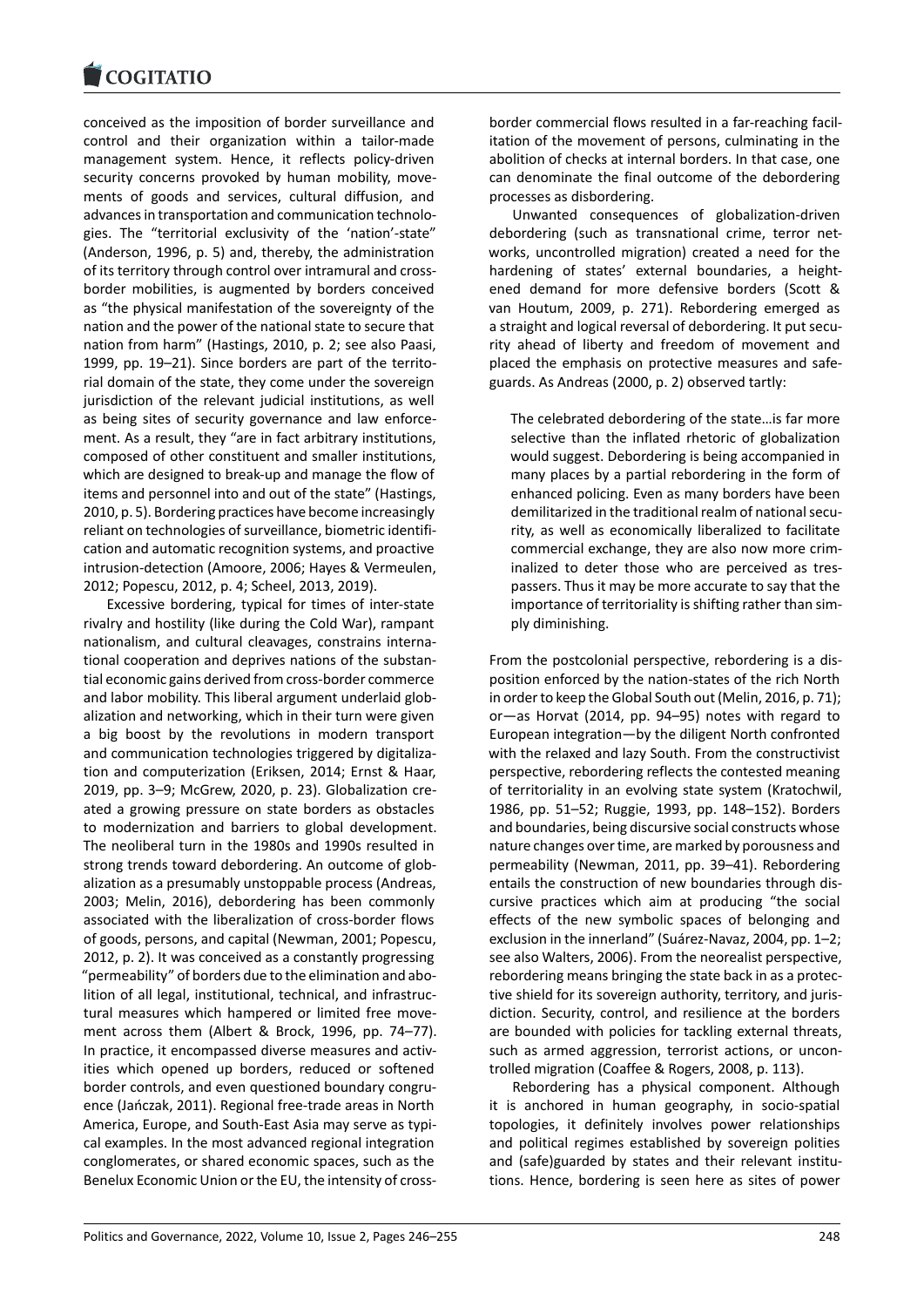intimately linked to physical separators which form part [of a technical infra](https://www.cogitatiopress.com)structure of management, surveil‐ lance, and ordering. Consequently, rebordering results in coercive control, policing, and criminalization targeting, essentially, migrants (Nevins, 2014). It also creates sites of exclusion, discrimination, and humanitarian tragedy (Furedi, 2021, p. 1).

Rebordering can be categorized into exclusionary (external, outward‐looking) and inclusionary (internal, inward-looking) forms. The difference lies in the instrumental use of borders by state authorities for risk management and security governance. External rebor‐ dering entails the establishment or reinforcement of protective and regulatory means of principally address‐ ing and affecting actors residing outside a state territory. It encompasses physical (walls or fences at the border), normative (immigration law, trade agreements), and administrative (visa instruments, border checks, return decisions) measures. Internal rebordering consists of activating state mechanisms and resources within the state territory. It is partly a reaction to the failures or deficiencies of external rebordering, partly a method of managing risks emerging within the state under the influ‐ ence of external factors. Internal rebordering embraces exceptional measures affecting certain categories of the population (both indigenous and immigrant), such as restricted access to and limited movement in some parts of the territory, or the establishment of sites of exclusion for migrants, especially those seeking international pro‐ tection. It also includes heightened security measures over the entire territory, such as an increased activity of law enforcement institutions, more frequent checks of people and goods, or rapid interventions in the case of threats to public order and internal security.

# **4. Rebordering Practices: Eroding Schengen as a Free‐Travel Area**

Rebordering has been an inherent element of the Schengen area. It has also been part of the EU's area of freedom, security, and justice. The rationale behind the Schengen area was based on a functional connection between debordering and rebordering (Zaiotti, 2011). The Schengen agreement stipulated that "with regard to the movement of persons, the Parties shall endeavor to abolish checks at common borders and transfer them to their external borders" (Agreement between the Governments of the States of the Benelux Economic Union, the Federal Republic of Germany and the French Republic, 2000, art. 17). The Convention implementing the Schengen Agreement (CISA) proclaimed in article 2.1 that "internal borders may be crossed at any point with‐ out any checks on persons being carried out." In an out‐ right juxtaposition, according to article 3.1, "external bor‐ ders may in principle only be crossed at border crossing points and during the fixed opening hours." In addi‐ tion, member states were obliged to "introduce penal‐ ties for the unauthorised crossing of external borders at

places other than crossing points or at times other than the fixed opening hours" (Convention implementing the Schengen Agreement of 14 June 1985, 2000).

The principle of the abolition of control at common borders is therefore subject to flanking measures and internal safeguards. The former, outlined in the CISA, underpinned the concept of integrated border manage‐ ment at the EU's external borders. It brought about the establishment of Frontex (now the European Border and Coast Guard Agency) and the tendency toward the closer cooperation of national border guards in surveillance and control of the external borders. The latter is key to following the logic of internal rebordering. It empha‐ sizes national security interests, threat prevention, and risk management across Schengen as the free‐travel area. At the time of negotiating CISA, states‐parties to the Schengen agreement were well aware of the sort of "collateral damage" which might be produced by inef‐ ficient means and capacities at their external borders. They decided to build safety valves in mechanisms reg‐ ulating the functioning of Schengen as a security area. Article 2.2 of CISA stipulated the following: "Where pub‐ lic policy or national security so require a Contracting Party may, after consulting the other Contracting Parties, decide that for a limited period national border checks appropriate to the situation shall be carried out at inter‐ nal borders" (Convention implementing the Schengen Agreement of 14 June 1985, 2000).

It is important to underline the point that the deci‐ sions concerning rebordering remained with member states. They were entitled to make unilateral decisions on the reintroduction of checks at their internal borders. They were only required to notify the other states about the planned reinstatement of checks or about the urgent circumstances of the adopted measure. However, the provisions of Article 2.2 of CISA were conceived as the derogation clause and thereby their activation had to be considered as a measure of exception (Decision of the Executive Committee of 20 December 1995, 2000). Indeed, in the early period of the Schengen integra‐ tion, reinstatements of checks at common borders were occasional and principally related to political activities in the territory of member states. The incorporation of the Schengen acquis into the EU by virtue of the 1997 Amsterdam Treaty and the progressing partial com‐ munitarization of the Schengen cooperation did not exert a strong impact on the principles and mechanisms of rebordering. Despite the adoption of a regulation establishing the Schengen Borders Code (SBC), which repealed CISA provisions on internal and external bor‐ ders, the rules stayed unchanged with one significant exception: The European Commission also had to be notified of intentions or decisions to reintroduce border checks (Regulation of the European Parliament and of the Council of 15 March 2006, 2006).

The frequency of decisions on the reinstatement of checks was relatively low in the first two decades after the emergence of the Schengen area. As Groenendijk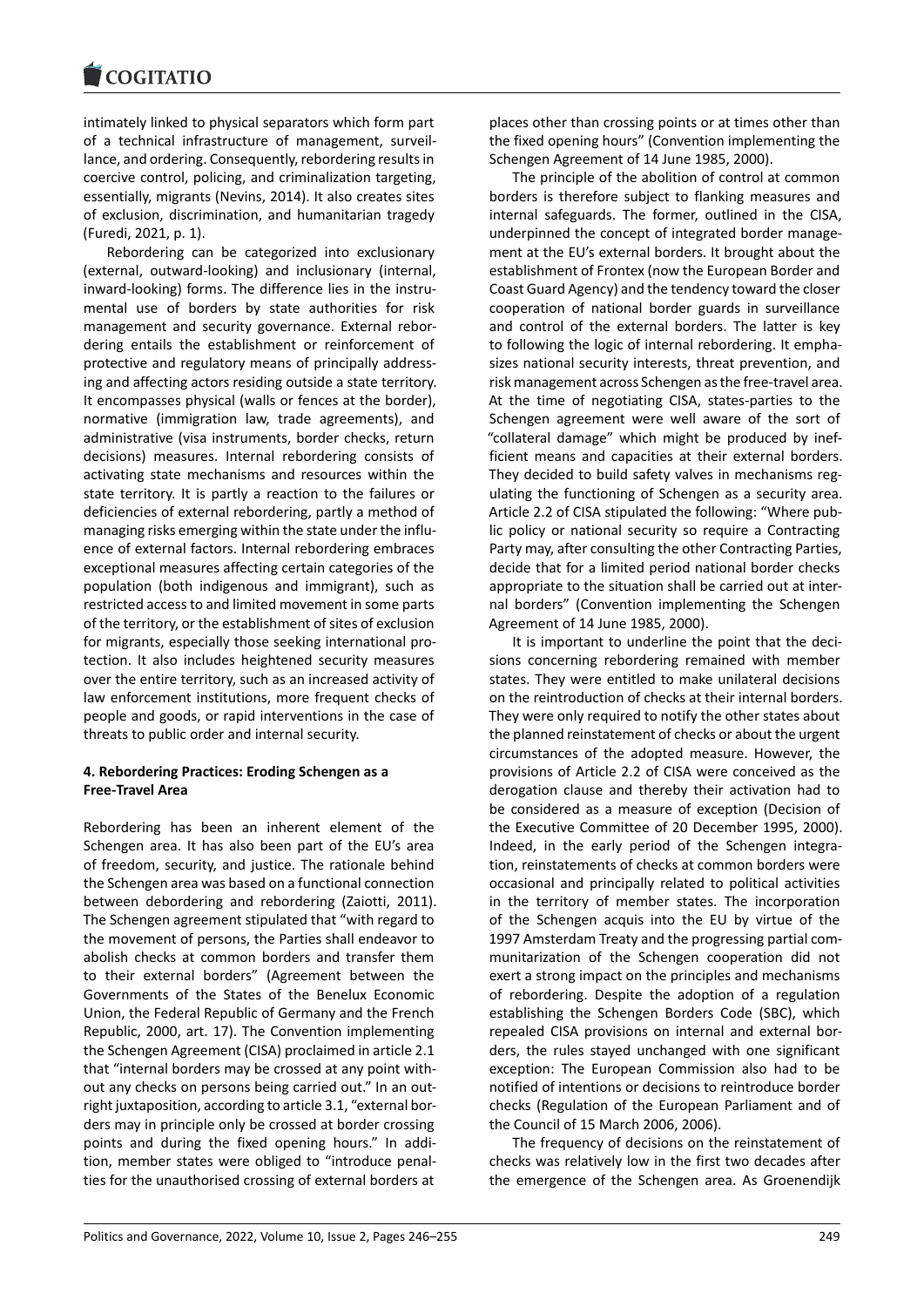(2004, pp. 158–160) proves, in the years 2000–2003 [member states sent 3](https://www.cogitatiopress.com)1 notifications of their intention to reinstate checks at internal borders. Two emergency sit‐ uations occurred due to migration pressure at internal borders which resulted in a short‐term closure of some sections of the border. Of 33 cases of the reinstatement of border checks, 25 were necessitated by planned top‐ level political meetings.

Between 2006 and 2014, despite the Eastern enlarge‐ ment and the extension of the Schengen area on the territory of 26 countries, internal border checks were reintroduced 36 times (European Commission, 2021b; van der Woude & van Berlo, 2015, pp. 69–74). However, a brief episode at the Franco‐Italian border in April 2011 sparked a political debate on internal reborder‐ ing as a security measure for preventing uncontrolled flows of immigrants (Carrera, 2012). The incident at Vintimille/Ventimiglia, when France closed the border for several hours and reintroduced controls in order to prevent the entry of large numbers of Tunisian nationals travelling by train to Marseille, catalyzed the discus‐ sion on the effectiveness of the Schengen mechanisms (Zaiotti, 2013). The French and Italian governments insisted on a revision of rules for the reintroduction of checks at internal borders and on the improvement of the monitoring mechanism (Schengen evaluation). The Commission agreed to revisit the key elements of the Schengen legal regime and, in September 2011, brought forward the so-called Schengen governance package. The Commission's proposals took the form of amendments to the SBC and to the evaluation mecha‐ nism. Adopted in October 2013, they contained impor‐ tant changes in the rebordering scheme (Coman, 2019). The two existing modes of reintroduction of checks, the foreseeable and the urgent ones, were modified in terms of time scales (extension of temporality) and were supplemented by a third mode concerning exceptional circumstances in which the overall functioning of the Schengen area is put at risk. In that case, border control may be reintroduced for a period of up to six months with an option of prolonging that period up to three times if the exceptional circumstances persist.

The loosening of restrictions imposed on member states with regard to their rebordering powers should be considered as a safeguard in case of inevitable migra‐ tion pressures or a rapid proliferation of grave security threats, such as terrorism or serious and organized crime. It anticipated the migration imbroglio arising in the early 2010s as a consequence of upheavals in some Middle East and North African countries (the so-called Arab Spring) and the continuing instability in war-torn regions of Asia and Africa (Guild et al., 2015). Since the outbreak of the migration crisis in the autumn of 2015 up to the beginning of the Covid‐19 pandemic in early 2020, inter‐ nal border checks were reintroduced 82 times. More importantly, several member states turned their decisions on the temporary reinstatement of border controls into standard practice. The case of France was excep‐ tional because the decision was provoked by the terrorist attack of 13 November 2015, the state of emergency pro‐ claimed, and the continuous terrorist threat. Other coun‐ tries, such as Germany, Austria, Denmark, Sweden, and Norway, used interchangeably relevant provisions of the SBC as a legal basis for the continuous maintenance of border controls (Wolff et al., 2020, pp. 1130–1131).

Internal rebordering practices within the Schengen area during the 2015–2016 crisis were prompted by the refugee issue. The number of asylum applications lodged in EU member states doubled in 2015 in comparison to 2014 and tripled in comparison to 2013 (Eurostat, 2021). Contrary to Schengen governance, the Dublin sys‐ tem anchored the international protection of refugees in the territory of a given state considered responsible for refugee protection in accordance with EU law. The latter embraced several EU legal measures which constituted the core of the Common European Asylum System (CEAS), completed in 2013. The Dublin III regula‐ tion determining the member state responsible for exam‐ ining an application for international protection was the key component of CEAS. It allocated responsibility for providing temporary assistance to asylum seekers and eventually granting them refugee status to respective national authorities. Therefore, bordering was an inher‐ ent feature of the EU's common asylum policy, epitomized by CEAS and extended over the Schengen area.

The huge inflow of asylum seekers in the autumn of 2015 engendered an enforced debordering on the external frontiers of the Schengen areas. Irrespective of the causes of that phenomenon (which varied from country to country), it had serious consequences for CEAS. Watching the refugee issue through the postfunc‐ tionalist lens, it is important to zoom in on the spe‐ cific interplay between the two critical attitudes: permis‐ sive consensus and constraining dissensus. The turbulent circumstances accompanying the massive and largely uncontrolled influx of asylum seekers from the territo‐ ries of Turkey and Libya facilitated the widespread acqui‐ escence of the governments of EU member states to mass arrivals. The humanitarian imperative, enhanced by dramatic media coverage of the tragedy of displaced people forced from their homes by wars and protracted violent conflicts, was largely undisputed. The rapidly growing death toll at sea and the heart‐breaking story of the lifeless body of a three‐year‐old boy named Alan Kurdi coincided with the decision of the German fed‐ eral government in mid‐September to adopt a "refugees welcome" policy (Adler‐Nissen et al., 2020, pp. 75–76; Maricut‐Akbik, 2021). In Brussels, the Council of the EU adopted on 22 September 2015 a controversial plan of internal relocation of 120,000 asylum applicants from Greece and Italy to other EU member states over two years (in addition to 40,000 "persons in clear need of international protection" who were subject to a reloca‐ tion mechanism approved in June 2015).

The dynamics of this enforced debordering curbed the strong tendency toward permissive consensus with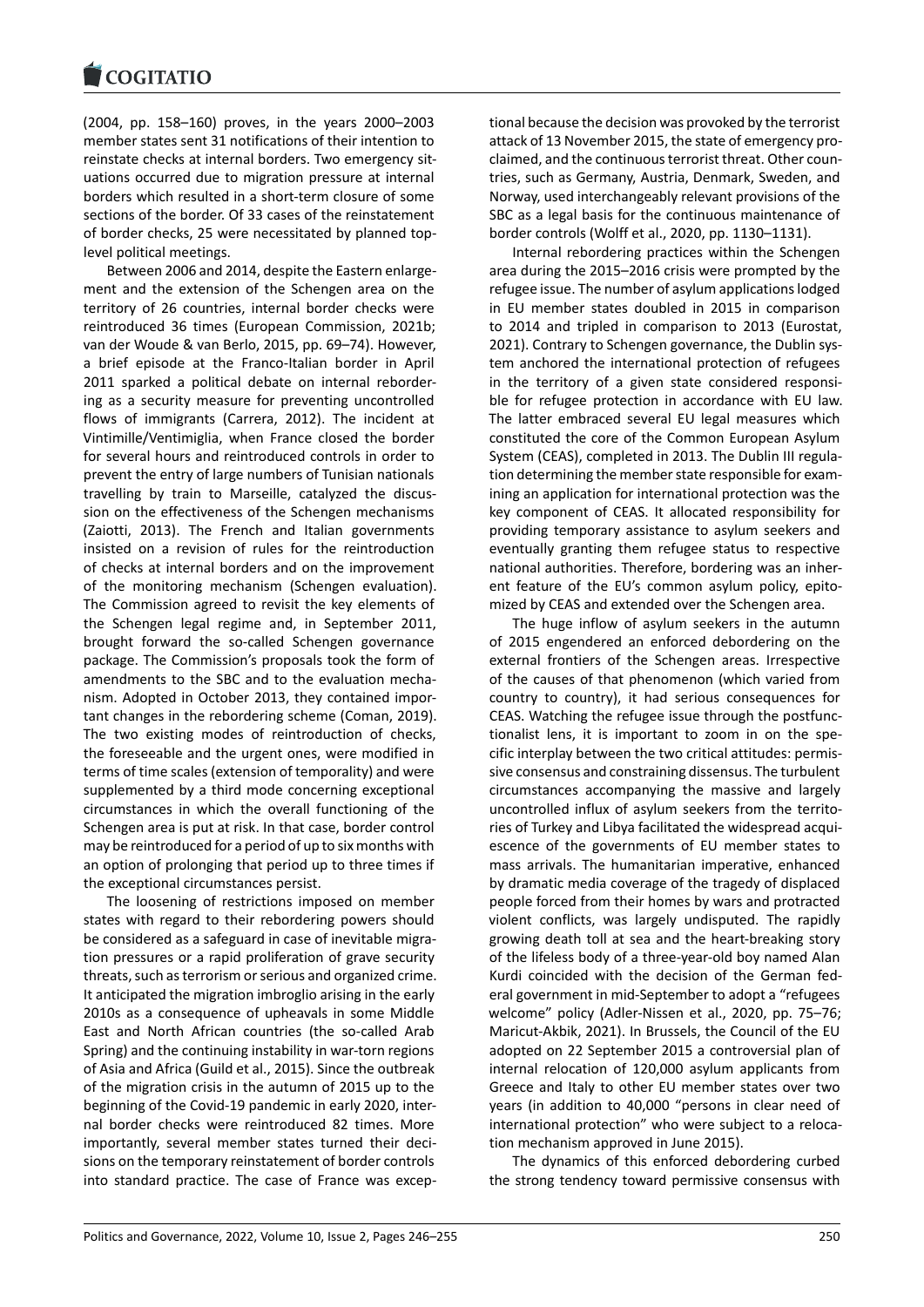regard to migrants. Fear of successive waves of asylum [seekers spilling chaot](https://www.cogitatiopress.com)ically across Europe was augmented by reports on the booming human smuggling industry in the Mediterranean region and warnings of terrorist and criminal threats from individuals and crime networks (Europol, 2016; Europol & INTERPOL, 2016). Many EU cit‐ izens were concerned with the negative repercussions of the surge of refugees for security, economic well‐ being, and public order (Gorodzeisky & Semyonov, 2021; Servent, 2019; Wike et al., 2016). The permissive consensus on the reception of asylum seekers was rapidly waned, giving way to constraining dissensus over the application of CEAS, refugee relocation, and, most impor‐ tantly, the keeping of internal borders in the Schengen area wide open. Politicization of the refugee problem, bol‐ stered by anti-immigrant, right-wing parties, and the concomitant securitization of the migration issue, owing to law-enforcement authorities and xenophobic social circles highly active on social media, led to a new permis‐ sive consensus having a specific defensive and deterring nature. Internal rebordering became the key element of the politicized agenda of the EU in the years following the migration crisis. With the twilight of Germany's hospi‐ tality agenda, the temporary reintroduction of checks at internal borders by several member states, the collapse of the relocation scheme, and the shift of the center of gravity to the management of external borders, the EU's common asylum policy fell victim to the permissive con‐ sensus regarding the rebordering of the Schengen area.

The Covid‐19 crisis has provided additional argu‐ ments for the postfunctionalist "reverse" with regard to border management in the EU. The first weeks of the slow‐burning crisis were marked by chaotic attempts on the EU level at controlling the rapidly proliferating pandemic (Bossong, 2020; Schmidt, 2020; Stępka, 2022; Svendsen, 2021; Tesche, 2022; Vila Maior & Camisão, 2022). Constraining dissensus was preponderant in key areas of supranational decision‐making, such as health (distribution of medical supplies, vaccination programs), economy (emergency measures, recovery funds), and political coordination. However, restrictions on mobil‐ ity as safeguards against the rapid transmission of Covid‐19 were widely accepted and immediately applied. Permissive consensus was built around internal borders as first‐line security arrangements in the Schengen area (Vila Maior & Camisão, 2022, pp. 85–90).

Therefore, the Covid‐19 crisis has produced a dra‐ matic increase in the number of reintroduction notifications. From the very first decision on the reestablishment of border controls because of Covid‐19 taken in mid‐ March 2020 to the present day (as of 7 April 2022), the number of such decisions amounted to 183. From a legal and a political point of view, these decisions are hardly questionable (Montaldo, 2020, p. 527). Moreover, the dynamics of the Covid‐19 pandemic project a more pro‐ longed period of exceptional measures, including mobil‐ ity restrictions and internal border checks. Proposals for‐ mulated by the European Commission (2021a) for a full restoration of the Schengen area as a free‐travel zone do not principally question the right of member states to reintroduce internal border controls. The Commission calls for more coordination at the European level, pro‐ portionality of border checks, and their introduction as the last resort. This constitutes an additional argument for the durability and systemic purposefulness of inter‐ nal rebordering in the Schengen area.

### **5. Conclusions: Postfunctionalist Flaws Revisited**

The 2015 migration crisis marked a turning point in the perception of the free movement of persons in the EU and within the Schengen area. In late 2015 and early 2016, nine Schengen countries temporarily restored con‐ trols at their internal borders. Later, six of those coun‐ tries maintained checks at all or selected sections of their internal border, making it a permanent practice. The Commission's failure to take appropriate action to fully restore unrestricted mobility in the EU, coinciding with the unsuccessful revamping of the CEAS and the controversial handling of tensions at the EU's external borders, supported the arguments for the rebordering of Schengen and de‐Europeanization of the EU's area of freedom, security, and justice. It was also argued that the migration issue caused a high degree of polariza‐ tion across Europe, enhancing thereby the politicization of the Schengen regime. As Hooghe and Marks (2018, pp. 10–11) ascertained, "Postfunctionalism places the migration crisis in the context of domestic politicization in order to explain why transnational pressure was weak and why so many governments were unwilling to cooperate." In accordance with the postfunctionalist argument, the migration crisis triggers polarization within the European polity, which tends to politicize the crisis by ref‐ erencing national identity, aligned with state jurisdiction. A resort to emergency measures, such as the reinstate‐ ment of checks at the common borders, is considered a weakness of transnational actors.

Although the European Commission has not been assertively executing its monitoring tasks and tools pro‐ vided by the Schengen evaluation system (Montaldo, 2020, p. 529), it has regularly addressed the issue of rebordering and put forward several propositions, includ‐ ing those contained in a strategy toward a fully function‐ ing Schengen area. Rebordering has also been discussed in the European Parliament (Bélanger & Schimmelfennig, 2021). The politicization accompanying the reborder‐ ing discourses in these supranational institutions has challenged national identities and put the issue of the integrity of Schengen high on the European agenda. However, it did not question measures of internal rebor‐ dering; rather, it pointed to cross‐border and suprana‐ tional mechanisms of cooperation across the EU.

The limited scope of the politicization of exter‐ nal and internal rebordering in EU institutions and national authorities shows a permissive consensus rather than a constraining dissensus. This is due to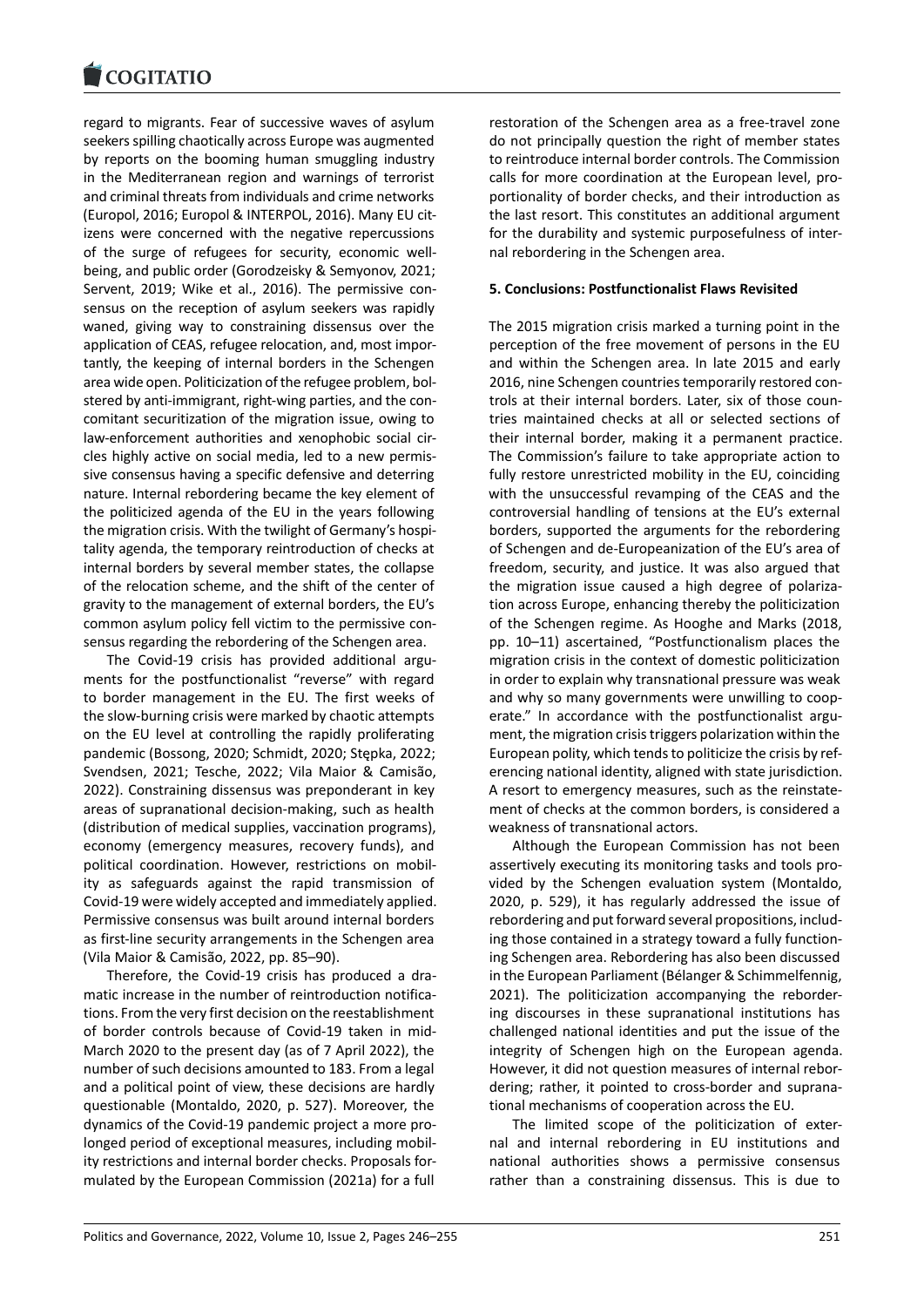the fact that rebordering has been functionally embed‐ [ded in Schengen as](https://www.cogitatiopress.com) a free‐travel area and as part of the EU's area of freedom, security, and justice from its very beginning. Although it might be perceived in terms of contested sovereignty within Schengen governance (Votoupalová, 2019, p. 84), a complete debordering has never taken place in the Schengen area.

Schengen rebordering demonstrates that crisis‐ driven politicization may be part of a long‐term adap‐ tation process aiming to mitigate the constant friction between supranational imperatives and national dissent without eradicating it from multi‐level mechanisms of security governance in the EU. Bordering has been part of the EU's security policy and as such is more prone to securitization than politicization. The internal rebor‐ dering rules defined in the SBC respond to the national security interests of member states, yet they also empha‐ size the need to adopt this mechanism in exceptional circumstances which put the overall functioning of the Schengen area at risk. Such a precautionary measure transfers responsibility for safeguarding cross‐border movement to member states who become "guardians" of the Schengen principles. My argument strengthens Eilstrup‐Sangiovanni's (2021, p. 464) point that, due to the particular nature of European integration, "external re‐bordering presents a doubtful alternative to internal re‐bordering in the present EU context." It also disputes the assumption made by Genschel and Jachtenfuchs (2021, p. 350) that "postfunctionalism posits a basic tradeoff between the functional scale of governance and the territorial scope of community." Regarding internal rebordering in the EU, one can argue that postfunctionalism undervalues the territorial level of European governance in which networks and connectiv‐ ities between national actors and supranational entities tend to avoid politicization. This concurs with Börzel and Risse (2018), who noted that postfunctionalism tends to underestimate the resilience of the EU. Rebordering may be interpreted as a mechanism designed to ensure resilience during crises or emergencies which are fun‐ damentally depoliticized and are coped with for the sake of restoring full-fledged cooperation and integration across the EU.

### **Acknowledgments**

The publication was co-funded under the program "Excellence Initiative – Research University" at the Jagiellonian University in Krakow.

### **Conflict of Interests**

The author declares no conflict of interests.

### **References**

Adler‐Nissen, R., Andersen, K. E., & Hansen, L. (2020). Images, emotions, and international politics: The

death of Alan Kurdi. *Review of International Studies*, *46*(1), 75–95.

- Agreement between the Governments of the States of the Benelux Economic Union, the Federal Republic of Germany and the French Republic on the gradual abolition of checks at their common borders. (2000). *Official Journal of the European Union*, L 239.
- Albert, M., & Brock, L. (1996). Debordering the world of states: New spaces in international relations. *New Political Science*, *18*(1), 69–106.
- Amoore, L. (2006). Biometric borders: Governing mobil‐ ities in the war on terror. *Political Geography*, *25*(3), 336–351.
- Anderson, M. (1996). *Frontiers: Territory and state forma‐ tion in the modern world*. Polity Press.
- Andreas, P. (2000). Introduction: The wall after the wall. In P. Andreas & T. Snyder (Eds.), *The wall around the west: State borders and immigration controls in North America and Europe* (pp. 1–11). Rowman & Littlefield.
- Andreas, P. (2003). Redrawing the line: Borders and secu‐ rity in the twenty‐first century. *International Security*, *28*(2), 78–111.
- Bélanger, M.‐E., & Schimmelfennig, F. (2021). Politiciza‐ tion and rebordering in EU enlargement: Member‐ ship discourses in European parliaments. *Journal of European Public Policy*, *28*(3), 407–426.
- Bellanova, R., & Glouftsios, G. (2022). Controlling the Schengen Information System (SIS II): The infrastruc‐ tural politics of fragility and maintenance. *Geopoli‐ tics*, *27*(1), 160–184.
- Börzel, T. A., & Risse, T. (2018). From the euro to the Schengen crises: European integration theories, politicization, and identity politics. *Journal of Euro‐ pean Public Policy*, *25*(1), 83–108.
- Bossong, R. (2020). *EU border security in a time of pan‐ demic* (SWP Comment No. 28). Stiftung Wissenschaft und Politik.
- Braun, M. (2020). Postfunctionalism, identity and the Visegrad Group. *JCMS: Journal of Common Market Studies*, *58*(4), 925–940.
- Carrera, S. (2012). *An assessment of the Commission's 2011 Schengen governance package: Preventing abuse by EU member states of freedom of move‐ ment?* (CEPS Papers in Liberty and Security in Europe No. 47). Centre for European Policy Studies.
- Ceccorulli, M. (2019). Back to Schengen: The collective securitisation of the EU free‐border area. *West Euro‐ pean Politics*, *42*(2), 302–322.
- Coaffee, J., & Rogers, P. (2008). Rebordering the city for new security challenges: From counter‐terrorism to community resilience. *Space and Polity*, *12*(1), 101–118.
- Colombeau, S. C. (2019). Crisis of Schengen? The effect of two "migrant crises" (2011 and 2015) on the free movement of people at an internal Schengen bor‐ der. *Journal of Ethnic and Migration Studies*, *46*(11), 2258–2274.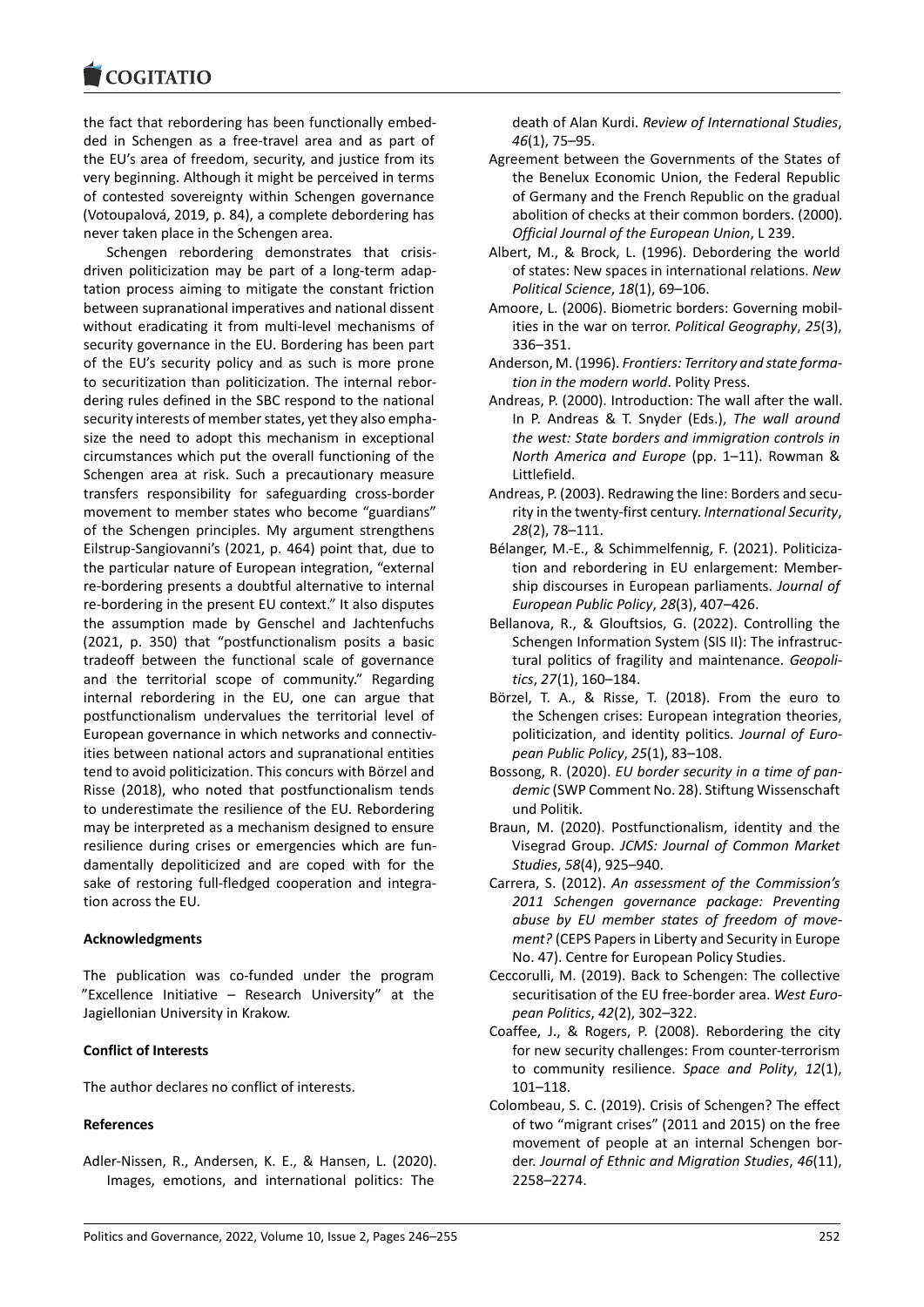#### COGITATIO

- Coman, R. (2019). Values and power conflicts in fram‐ [ing borders and b](https://www.cogitatiopress.com)orderlands: The 2013 reform of EU Schengen governance. *Journal of Borderlands Stud‐ ies*, *34*(5), 685–698.
- Convention implementing the Schengen Agreement of 14 June 1985 between the Governments of the States of the Benelux Economic Union, the Federal Republic of Germany and the French Republic on the gradual abolition of checks at their common borders. (2000). *Official Journal of the European Union*, L 239.
- Decision of the Executive Committee of 20 December 1995 on the procedure for applying Article 2(2) of the Convention implementing the Schengen Agreement. (2000). *Official Journal of the European Union*, L 239.
- De Somer, M. (2020). Schengen: Quo vadis? *European Journal of Migration and Law*, *22*(2), 178–197.
- Down, I., & Wilson, C. J. (2008). From "permissive consen‐ sus" to "constraining dissensus": A polarizing union? *Acta Politica*, *43*(1), 26–49.
- Eilstrup‐Sangiovanni, M. (2021). Re‐bordering Europe? Collective action barriers to "fortress Europe." *Jour‐ nal of European Public Policy*, *28*(3), 447–467.
- Eriksen, T. H. (2014). *Globalization: The key concepts*. Bloomsbury.
- Ernst, R., & Haar, J. (2019). *Globalization, competitive‐ ness, and governability: The three disruptive forces of business in the 21st century*. Palgrave Macmillan.
- European Commission. (2021a). *Communication from the Commission to the European Parliament and the Council: "A strategy towards a fully functioning and resilient Schengen area"* (COM[2021] 277 final).
- European Commission. (2021b). *Member States' noti‐ fications of the temporary reintroduction of border control at internal borders pursuant to Article 25 and 28* et seq. *of the Schengen Borders Code* https:// ec.europa.eu/home‐affairs/system/files/2022‐ 03/Full%20list%20of%20notifications% 2014032022\_en.pdf
- Europol. (2016). *Migrant smuggling int[he EU](https://ec.europa.eu/home-affairs/system/files/2022-03/Full%20list%20of%20notifications%2014032022_en.pdf)*. [https://www.europol.europa.eu/cms/sites/de](https://ec.europa.eu/home-affairs/system/files/2022-03/Full%20list%20of%20notifications%2014032022_en.pdf)fault/ files/documents/migrant\_smuggling\_europol [report\\_2016.pdf](https://ec.europa.eu/home-affairs/system/files/2022-03/Full%20list%20of%20notifications%2014032022_en.pdf)
- Europol, & INTERPOL. (2016). *Migrant smuggling net‐ [works: Joint Europol–INTERPOL report](https://www.europol.europa.eu/cms/sites/default/files/documents/migrant_smuggling__europol_report_2016.pdf)*. https://www. [interpol.int/content/download/8991/file/Migran](https://www.europol.europa.eu/cms/sites/default/files/documents/migrant_smuggling__europol_report_2016.pdf)t% [20Smuggling%20](https://www.europol.europa.eu/cms/sites/default/files/documents/migrant_smuggling__europol_report_2016.pdf)Networks,%20Joint%20Europol‐ INTERPOL%20Report,%20May%202016.pdf
- Eurostat. (2021). *Asylum statistics*. http[s://ec.europa.](https://www.interpol.int/content/download/8991/file/Migrant%20Smuggling%20Networks,%20Joint%20Europol-INTERPOL%20Report,%20May%202016.pdf) [eu/eurostat/statistics‐explained/index.php?title=](https://www.interpol.int/content/download/8991/file/Migrant%20Smuggling%20Networks,%20Joint%20Europol-INTERPOL%20Report,%20May%202016.pdf) [Asylum\\_statistics](https://www.interpol.int/content/download/8991/file/Migrant%20Smuggling%20Networks,%20Joint%20Europol-INTERPOL%20Report,%20May%202016.pdf)
- Furedi, F. (2021). *[Why borders matter: Why](https://www.interpol.int/content/download/8991/file/Migrant%20Smuggling%20Networks,%20Joint%20Europol-INTERPOL%20Report,%20May%202016.pdf) human‐ ity must relearn the art of dr[awing boundaries](https://ec.europa.eu/eurostat/statistics-explained/index.php?title=Asylum_statistics)*. [Routledge.](https://ec.europa.eu/eurostat/statistics-explained/index.php?title=Asylum_statistics)
- Ge[nschel, P., & Jachte](https://ec.europa.eu/eurostat/statistics-explained/index.php?title=Asylum_statistics)nfuchs, M. (2021). Postfunctional‐ ism reversed: Solidarity and rebordering during the Covid‐19 pandemic. *Journal of European Public Pol‐ icy*, *28*(3), 350–369.
- Gorodzeisky, A., & Semyonov, M. (2021). Unwelcome

immigrants: Sources of opposition to different immi‐ grant groups among Europeans. In G. Jasso & M. Semyonov (Eds.), *Immigration in the global era: Migrants and the people and laws at origin and des‐ tination* (pp. 56–65). Frontiers Media.

- Groenendijk, K. (2004). Reinstatement of controls at the internal borders of Europe: Why and against whom? *European Law Journal*, *10*(2), 150–170.
- Guild, E., Brouwer, E., Groenendijk, K., & Carrera, S. (2015). *What is happening to the Schengen borders?* (CEPS Papers in Liberty and Security in Europe No. 86). Centre for European Policy Studies.
- Hastings, D. (2010). Ethnography, security and the "fron‐ tier effect" in borderlands. In D. Hastings & T. M. Wil‐ son (Eds.), *Borderlands: Ethnographic approaches to security, power, and identity* (pp. 1–20). University Press of America.
- Hayes, B., & Vermeulen, M. (2012). *Borderline: The EU's new border surveillance initiatives*. Heinrich Böll Foundation: The Green Political Foundation.
- Hooghe, L., Laffan, B., & Marks, G. (2018). Introduction to theory meets crisis collection. *Journal of European Public Policy*, *25*(1), 1–6.
- Hooghe, L., & Marks, G. (2001). *Multi‐level governance and European integration*. Rowman & Littlefield.
- Hooghe, L., & Marks, G. (2004). European integration and democratic competition. *Europäische Politik*, *3*, 1–8.
- Hooghe, L., & Marks, G. (2006). The neofunctionalists were (almost) right: Politicization and European integration. In C. Crouch & W. Streeck (Eds.), *The diversity of democracy: A tribute to Philippe C. Schmitter* (pp. 205–222). Edgar Elgar.
- Hooghe, L., & Marks, G. (2009). A postfunctionalist the‐ ory of European integration: From permissive con‐ sensus to constraining dissensus. *British Journal of Political Science*, *39*(1), 1–23.
- Hooghe, L., & Marks, G. (2018). *Re‐engaging grand the‐ ory: European integration in the 21st century* (EUI Working Paper RSCAS 2018/43). European University Institute.
- Hooghe, L., & Marks, G. (2019). Grand theories of Euro‐ pean integration in the twenty‐first century. *Journal of European Public Policy*, *26*(8), 1113–1133.
- Hooghe, L., Marks, G., Schakel, A. H., Osterkatz, S. C., Niedzwiecki, S., & Shair‐Rosenfield, S. (2016). *Mea‐ suring regional authority: A postfunctionalist theory of governance* (Vol. I). Oxford University Press.
- Horvat, K. V. (2014). Rebordering the perspective on the EU: A view from the Slovenian periphery. *Javnost – The Public*, *21*(3), 93–108.
- Jańczak, J. (Ed.). (2011). *De‐bordering, re‐bordering and symbols on the European boundaries*. Logos Verlag Berilin.
- Kratochwil, F. (1986). Of systems, boundaries, and terri‐ toriality: An inquiry into the formation of the state system. *World Politics*, *39*(1), 27–52.
- Lamour, C. (2019). Schengen Europe in state-national museums: Immobile Europeans, immobilized "oth‐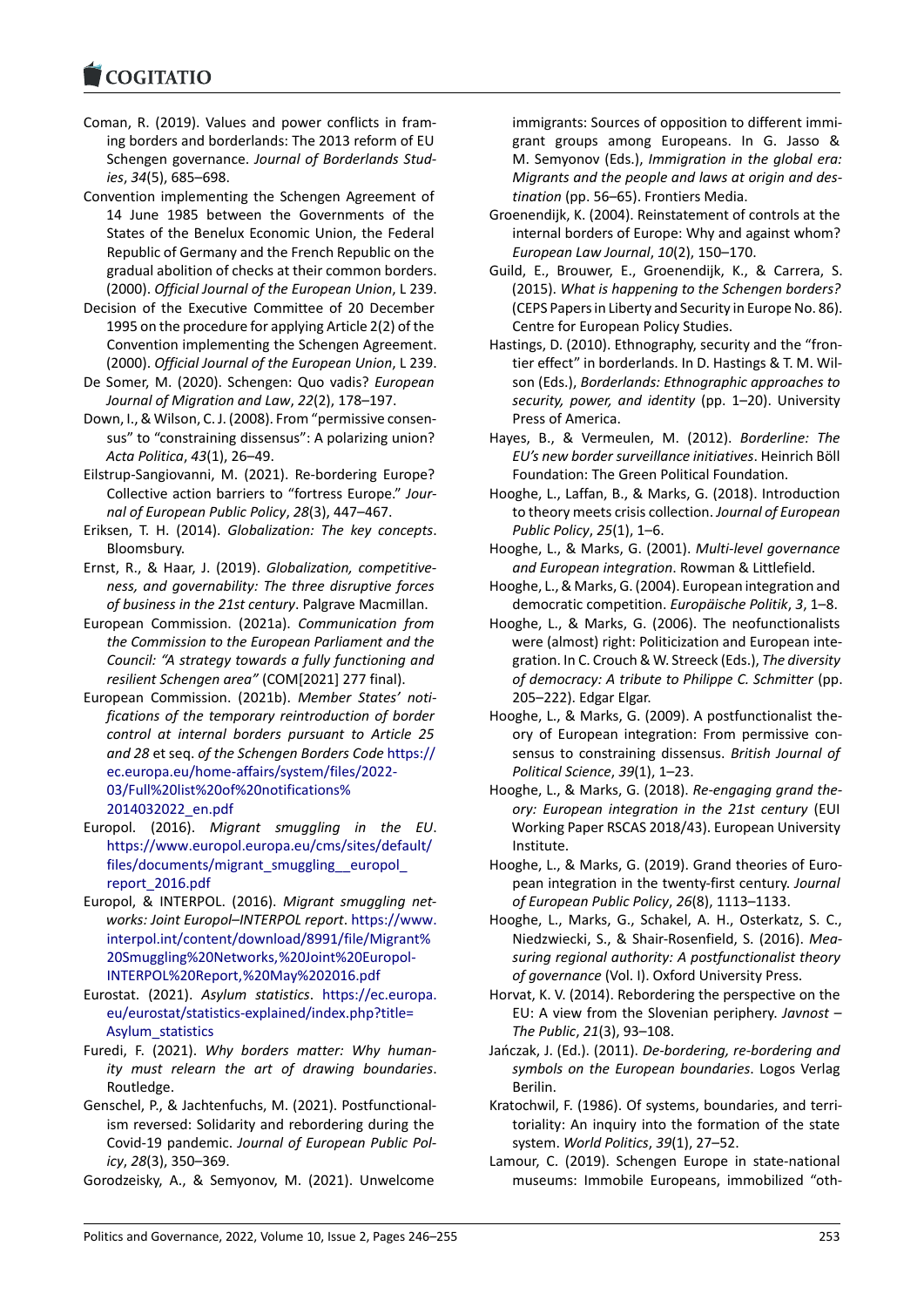#### COMITATIO

ers" and the meaning of borders. *Journal of Border‐ lands Studies*, *34*(3), 343–359.

- [Maricut‐Akbik, A. \(2](https://www.cogitatiopress.com)021). Speaking on Europe's behalf: EU discourses of representation during the refugee crisis. *Journal of European Integration*, *43*(7), 781–798.
- Marks, G., Hooghe, L., & Blank, K. (1996). European inte‐ gration since the 1980s: State‐centric versus multi‐ level governance. *JCMS: Journal of Common Market Studies*, *34*(3), 343–378.
- McGrew, A. (2020). Globalization and global politics. In J. Baylis, S. Smith, & P. Owens (Eds.), *The global‐ ization of world politics: An introduction to interna‐ tional relations* (8th ed., pp. 19–34). Oxford Univer‐ sity Press.
- Melin, R. (2016). "Debordering" and "rebordering": Dis‐ criminatory and racial discourses of borders under globalisation. *International Journal of Migration and Border Studies*, *2*(1), 59–76.
- Montaldo, S. (2020). The Covid‐19 emergency and the reintroduction of internal border controls in the Schengen area. *European Papers*, *5*(1), 523–531.
- Moravcsik, A. (2018). Preferences, power and institu‐ tions in 21st‐century Europe. *JCMS: Journal of Com‐ mon Market Studies*, *56*(7), 1648–1674.
- Nevins, J. (2014). Policing the workplace and rebuilding the state in "America's finest city": US immigration control in the San Diego, California–Mexico border‐ lands. *Global Society*, *28*(4), 462–482.
- Newman, D. (2001). Boundaries, borders and barriers: Changing geographic perspectives on territorial lines. In M. Albert, D. Jacobson, & Y. Lapid (Eds.), *Iden‐ tities, borders, orders: Rethinking international rela‐ tions theory* (pp. 137–151). University of Minnesota Press.
- Newman, D. (2011). Contemporary research agendas in border studies: An overview. In D. Wastl‐Walter (Ed.), *The Ashgate research companion to border studies* (pp. 33–47). Ashgate.
- Paasi, A. (1999). The political geography of boundaries at the end of the millennium: Challenges of the deterri‐ torializing world. In H. Esklinen, I. Liikanen, & J. Oksa (Eds.), *Curtain of iron and gold: Reconstructing bor‐ ders and scales of interaction* (pp. 9–24). Ashgate.
- Popescu, G. (2012). *Bordering and ordering the twenty‐ first century: Understanding borders*. Rowman & Littlefield.
- Regulation (EC) No 562/2006 of the European Parliament and of the Council of 15 March 2006 establishing a Community Code on the rules governing the move‐ ment of persons across borders (Schengen Borders Code). (2006). *Official Journal of the European Union*, L 105.
- Ruggie, J. G. (1993). Territoriality and beyond: Problema‐ tizing modernity in international relations. *Interna‐ tional Organization*, *47*(1), 139–174.
- Scheel, S. (2013). Autonomy of migration despite its secu‐ ritisation? Facing the terms and conditions of biomet‐

ric rebordering. *Millennium: Journal of International Studies*, *41*(3), 575–600.

- Scheel, S. (2019). *Autonomy of migration? Appropriating mobility within biometric border regimes*. Routledge.
- Schimmelfennig, F. (2014). European integration in the euro crisis: The limits of postfunctionalism. *Journal of European Integration*, *36*(3), 321–337.
- Schimmelfennig, F. (2018). European integration (the‐ ory) in times of crisis: A comparison of the euro and Schengen crises. *Journal of European Public Policy*, *25*(7), 969–989.
- Schimmelfennig, F. (2021). Rebordering Europe: External boundaries and integration in the European Union. *Journal of European Public Policy*, *28*(3), 311–330.
- Schmidt, V. A. (2020). Theorizing institutional change and governance in European responses to the Covid‐19 pandemic. *Journal of European Integration*, *42*(8), 1177–1193.
- Schmitter, P. C. (2009). On the way to a post-functionalist theory of European integration. *British Journal of Political Science*, *39*(1), 211–215.
- Scott, J. W., & van Houtum, H. (2009). Reflections on EU territoriality and the "bordering" of Europe. *Political Geography*, *28*(5), 271–273.
- Servent, A. R. (2019). The EU's refugee "crisis": Framing policy failure as an opportunity for success. *Politique Européenne*, *65*(3), 178–210.
- Stępka, M. (2022). *Identifying security logics in the EU policy discourse: The "migration crisis" and the EU*. Springer.
- Suárez‐Navaz, L. (2004). *Rebordering the Mediterranean: Boundaries and citizenship in Southern Europe*. Berghahn Books.
- Svendsen, Ø. (2021). The politics of competence in global health: The European commission's global response to the Covid‐19 pandemic. *European Foreign Affairs Review*, *26*(3), 15–30.
- Tesche, T. (2022). Pandemic politics: The European Union in times of the Coronavirus emergency. *JCMS: Jour‐ nal of Common Market Studies*. Advance online pub‐ lication. https://doi.org/10.1111/jcms.13303
- van der Woude, M. A. H., & van Berlo, P. (2015). Crim‐ migration at the internal borders of Europe? Examin‐ ing the Schengen governance package. *Utrecht Law Review*, *11*[\(1\), 51–79.](https://doi.org/10.1111/jcms.13303)
- Vila Maior, P., & Camisão, I. (2022). *The pandemic crisis and the European Union: Covid‐19 and crisis manage‐ ment*. Routledge.
- Votoupalová, M. (2019). The wrong critiques: Why inter‐ nal border controls don't mean the end of Schengen. *New Perspectives: Interdisciplinary Journal of Central & East European Politics and International Relations*, *27*(1), 73–99.
- Votoupalová, M. (2020). Schengen cooperation: What scholars make of it. *Journal of Borderlands Studies*, *35*(3), 403–423.
- Walters, W. (2006). Border/control. *European Journal of Social Theory*, *9*(2), 187–203.